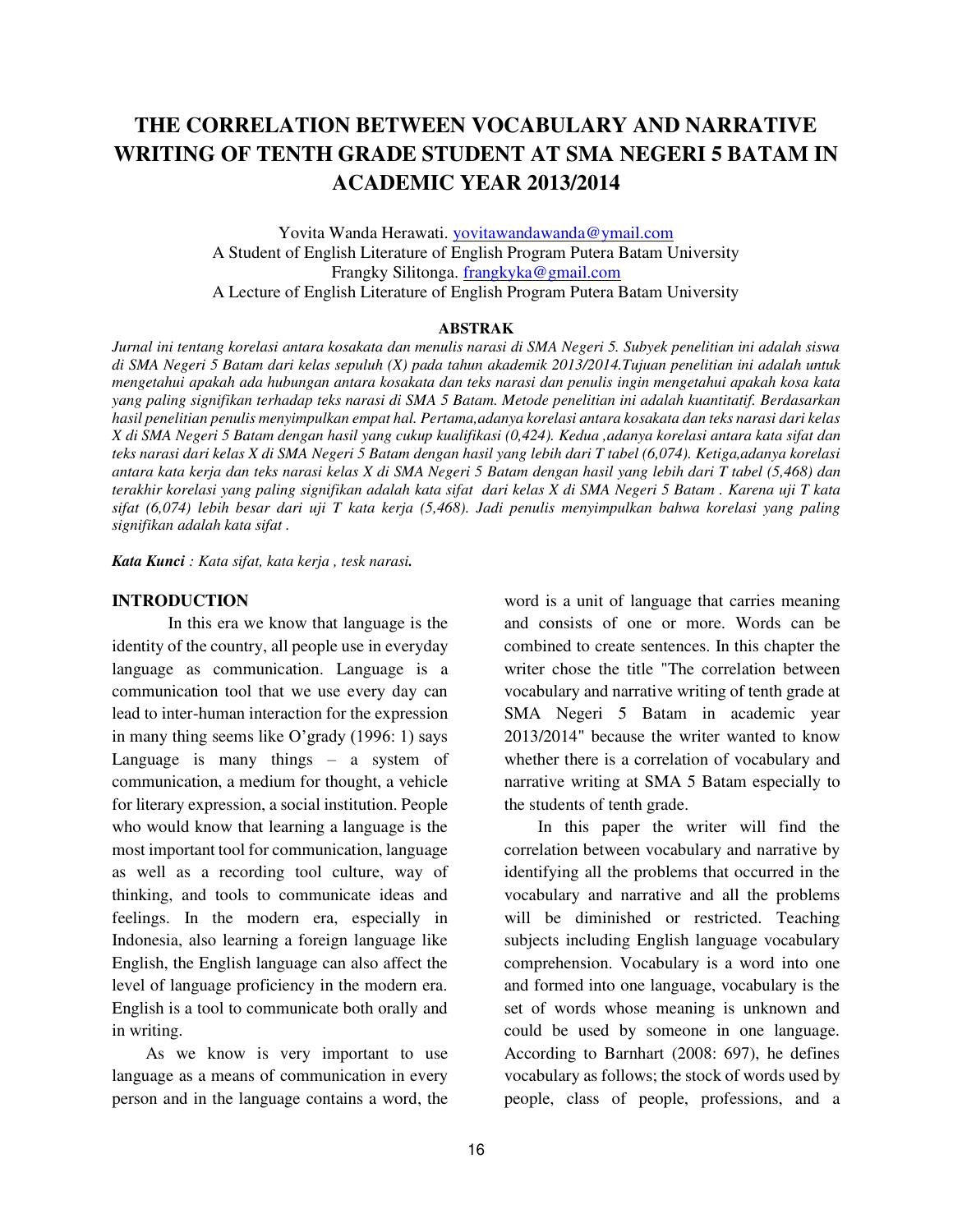collection or list of words, usually in alphabetical order and defined.

Vocabulary also important for speaking and writing, many people must can be learn vocabulary for speak and writing. According to Thornbury ( 2002 : 3 ) word play different roles in a text they fall into one of eight different word classes: noun, pronouns, adjective, adverb, prepositions ,conjunctions, and determiner but in this paper the writer does limited subject is noun, verb, adverb and adjective only. Vocabulary also very important for the writing, Writing is form use express our desires in the earliest written forms, or forms that are to be conveyed in writing. Writing systems use sets of symbols to represent the sounds of speech, and may also have symbols for such things as punctuation and numerals. The writing is very connected with the vocabulary, because vocabulary is very important in writing a sentence or paragraph.

Based on limitation of the problem above, the main formulations of the research in this paper is:

- 1. Is there any correlation between vocabulary and narrative text at SMA Negri 5 Batam in academic year 2013/2014 ?
- 2. Is there any correlation between adjective and narrative text at SMA Negeri 5 Batam in academic year 2013/2014?
- 3. Is there any correlation between verb and narrative text at SMA Negeri 5 Batam in academic year 2013/2014?
- 4. What is the most significant correlation between vocabulary and narrative text. ?

Meanwhile, as for the purpose to be achieved from the study are:

- 1. To find out if there is any correlation between vocabulary and narrative text at SMA Negeri 5 Batam.
- 2. To find out if there is any correlation between adjective and narrative text at SMA Negeri 5 Batam.
- 3. To find out if there is any correlation between verb and narrative text at SMA Negeri 5 Batam.
- 4. To find out what kind of significant correlation between vocabulary and narrative text at SMA Negeri 5 Batam.

For the theoretical significances, this research will be useful for the reader and student at SMA Negeri 5 Batam for the knowledge information about correlation between vocabulary and narrative writing. From this paper the reader and student can be enthusiasm for learn is more. Practically, The writer hopes through this paper, students can be given more learn and knowledge about vocabulary, language, sentence and the students must exercise every day for example student can be write down about the short story etc. in especially the student can be know correlation between vocabulary and narrative writing.

### **REVIEW OF THE RELATED LITERATURE**

There are some previous researches that have similar fields with this research. First, Paola Uccelli & Mariela M. Paez (2007) has conducted a research and the research is titled Narrative and Vocabulary Development of Bilingual Children from Kindergarten to First Grade: Developmental Changes and Associations among English and Spanish Skills. The research has result that a significant gain from kindergarten to first grade was found for all sizes of spoken English language. For English narrative productivity, number of different words (TDW) proved to be a sensitive measure of development different from the number of words (TNW).

Second researches John Heilmann et. al (2010) has conducted a research and the research is titled Properties of the Narrative Scoring Scheme Using Narrative Retells in Young School-Age Children. The research has result that unique relationship between vocabulary and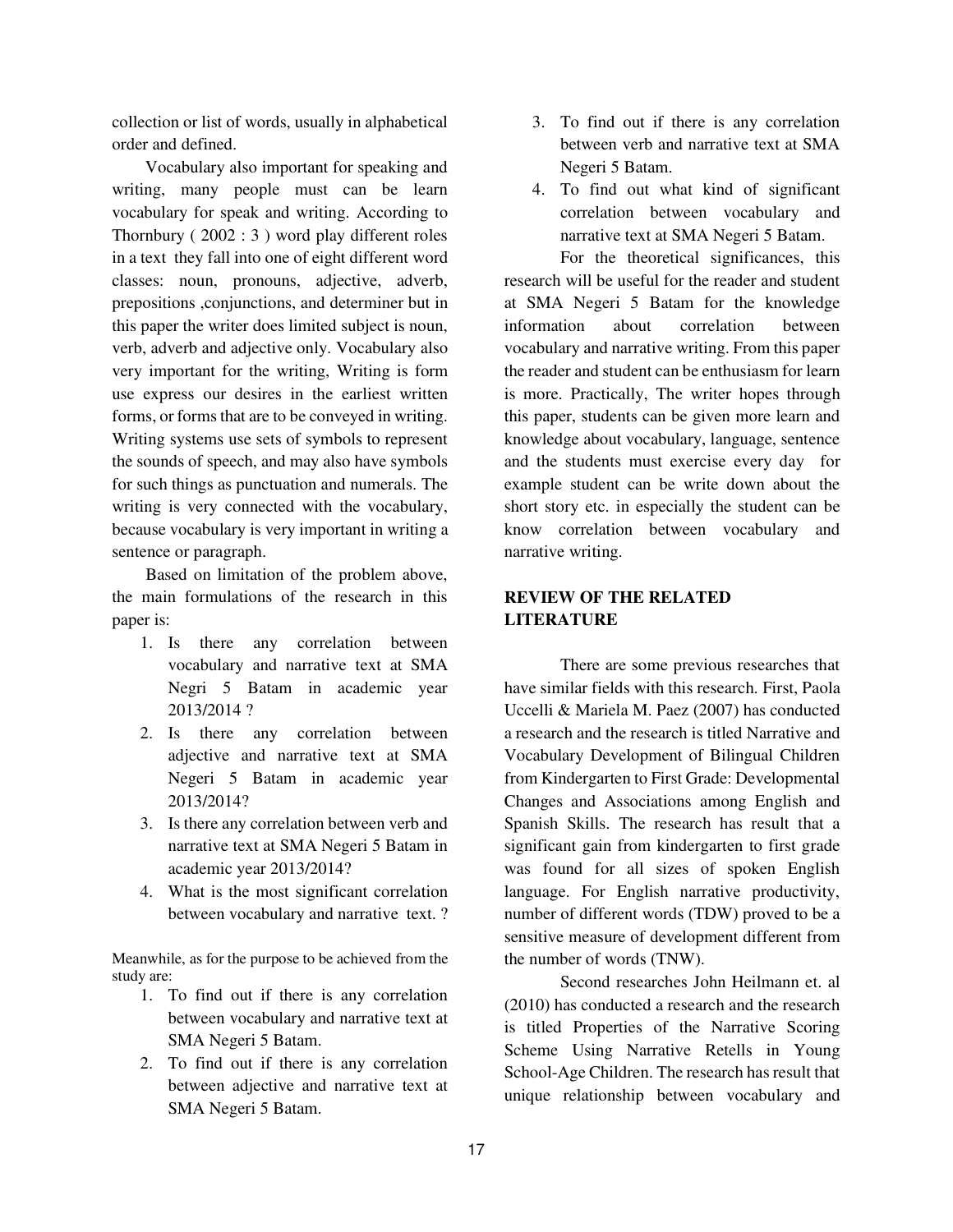narrative macrostructure, and NSS were significantly correlated with the micro-structural measures.

 The third researches Olinghouse et. al (2013) has conducted a research and the research is titled The Relationship between vocabulary and writing quality in three genres. The research has result that indicated that students vary their vocabulary usage by genre. Story text had higher diversity than informative text as well as higher

maturity as compared to persuasive text. Persuasive text contained higher diversity than informative text, and higher register than both of the other genres. Previous research above is similar to the discussion of research this study.

Then the writer makes a main framework which the diagram shows from where the theories of this research are taken or whose theory that used by the writer. The main framework of this research is shown as follows:



**Figure 1 Theoretical Framework** 

The main frame shows two examples of parts of the vocabulary (word class) taken from Thornbury, (2002:3) is an adjective and verb, then for narrative text the writer take from Bal, (1997:16). The writer also hypothesized while for this research as follows:

H1= There is correlation between vocabulary and narrative writing of tenth grade at SMA Negeri 5 Batam. H1= There is correlation of adjective and narrative writing of tenth grade at SMA Negeri 5 Batam. H1= There is correlation of verb and narrative writing of tenth grade at SMA Negeri 5

Batam. H1= The most significant correlation is adjective and narrative writing of tenth grade at SMA Negeri 5 Batam.

### **RESEARCH METHODOLOGY The Operational Variables**

Research variables are what shape everything is defined by the researchers to be studied in order to obtain information about them, and then drawn conclusions (Sugiyono, 2009:58). ). theoretically attribute variables can be defined as a person , or an object , which has a " variation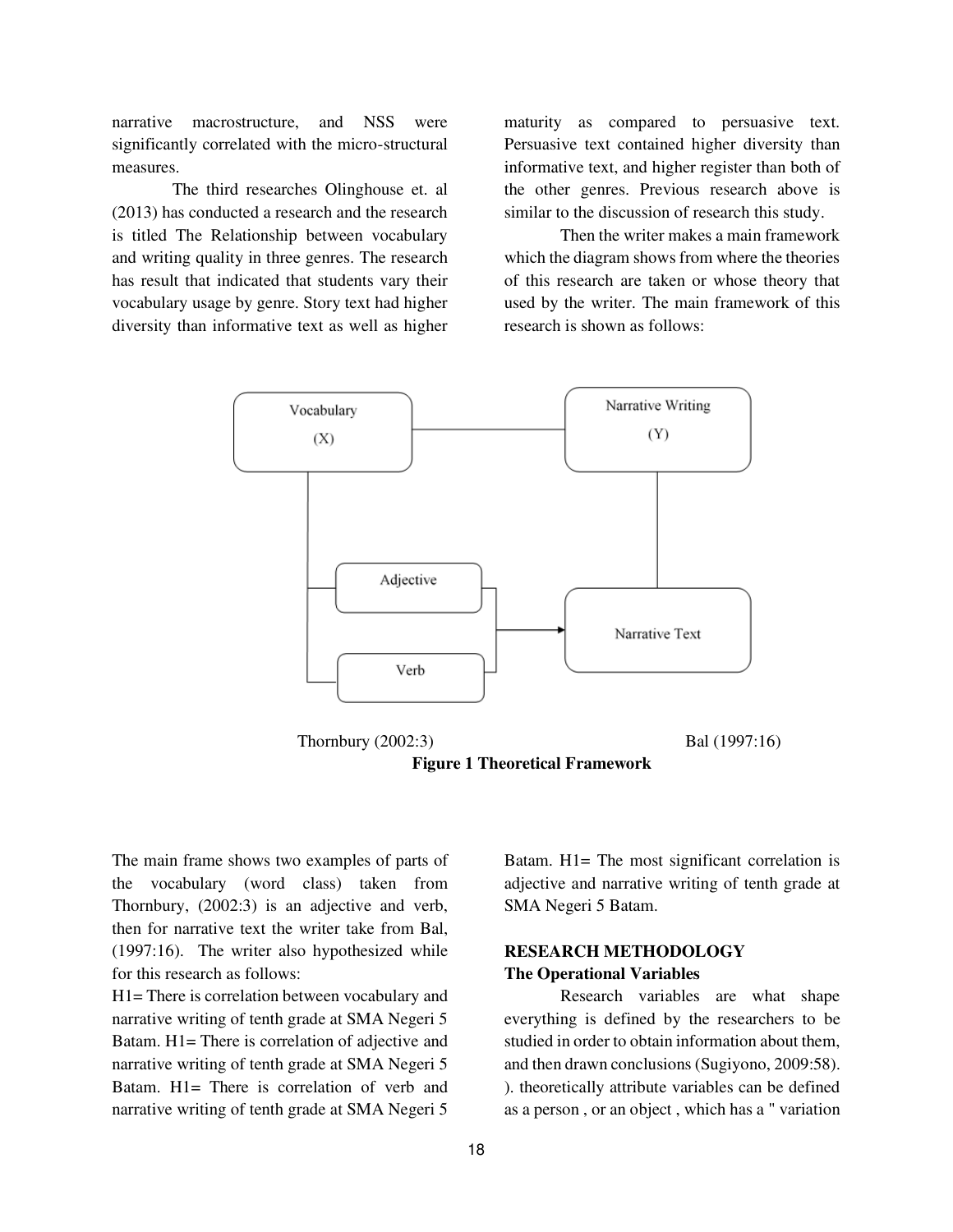" between one person to another or one object with another object (Hatch & Farhady, 1981). Variables can also be an attribute of a particular scientific field or activity. Instance, height, weight, attitude, motivation, leadership, work discipline, an attribute of every person. Weight, size, shape, and colour are attributes of object. So it can be concluded that the operational definition of a variable is the variable definition (which is expressed in the definition of the concept) that, operationally, in practice, in real terms, obviously within the scope of the research object / object under study. In this study the authors propose two kinds of variables in terms of aspects of the relationship between the variables used for the study.

### **Sample and techniques collecting data**

According to Sugiyono (2009:116) sample is part of the number and characteristics possessed by the population. Sample is representative of the population. The people who provide the data in this study are called the sample. In this research, the writer chooses the tenth grade students at SMA Negeri 5 Batam in academic year 2013/2014 as subject of the research; the writer takes the samples from four classes by random sampling. The population in this research is 61 respondents from result slovin formula.

In this research the writer tries to find out the correlation between vocabulary and narrative writing of the students at SMA Negeri 5 Batam in academic year 2013/2014. The writer conducted interviews and observations. For the first , the writer does interviewed with the student in SMA Negeri 5 Batam with the aim to find out all discussion English lessons for tenth grade and second section the writer does gave questionnaire for the student.

According to Sekaran (2006:68) called unstructured interviews because the interviewer did not enter the interview situation with a planned sequence of questions to be asked to the respondents. Structured interviews are interviews conducted when it is known at the outset what information is required. The interviewer has a list of questions asked of respondents planned to, in person, by phone, or media PC.

In this research the writer also use questionnaire for the tool research according to Sugiyono (2009:199) Questionnaire is a data collection technique is done by giving a set of questions or a written statement to the respondent to answer. questionnaire is a data collection techniques are efficient when researchers know for certain variables to be measured and know what to expect from the respondents, in addition to the questionnaire are also suitable for use when the number of respondents is quite large and spread over a wide area.

Questionnaire can be a question / statements are closed or open, can be given to the respondent in person or sent by mail, or the internet. A question structured / systematic is known as questionnaires.The English teacher to know the problems faced by students in learning English to find out correlation vocabulary and narrative writing. The writer checks the questionnaires that were answered by the respondents and computes the data. In this research the writer used SPSS VERSION 20.

### **Validity Test and Reliability Test**

In this paper need to distinguished between the results of the study valid and reliable with a valid and reliable instrument. Validity is a test of how well an instrument that is developed measures the particular concept it is intended to measure.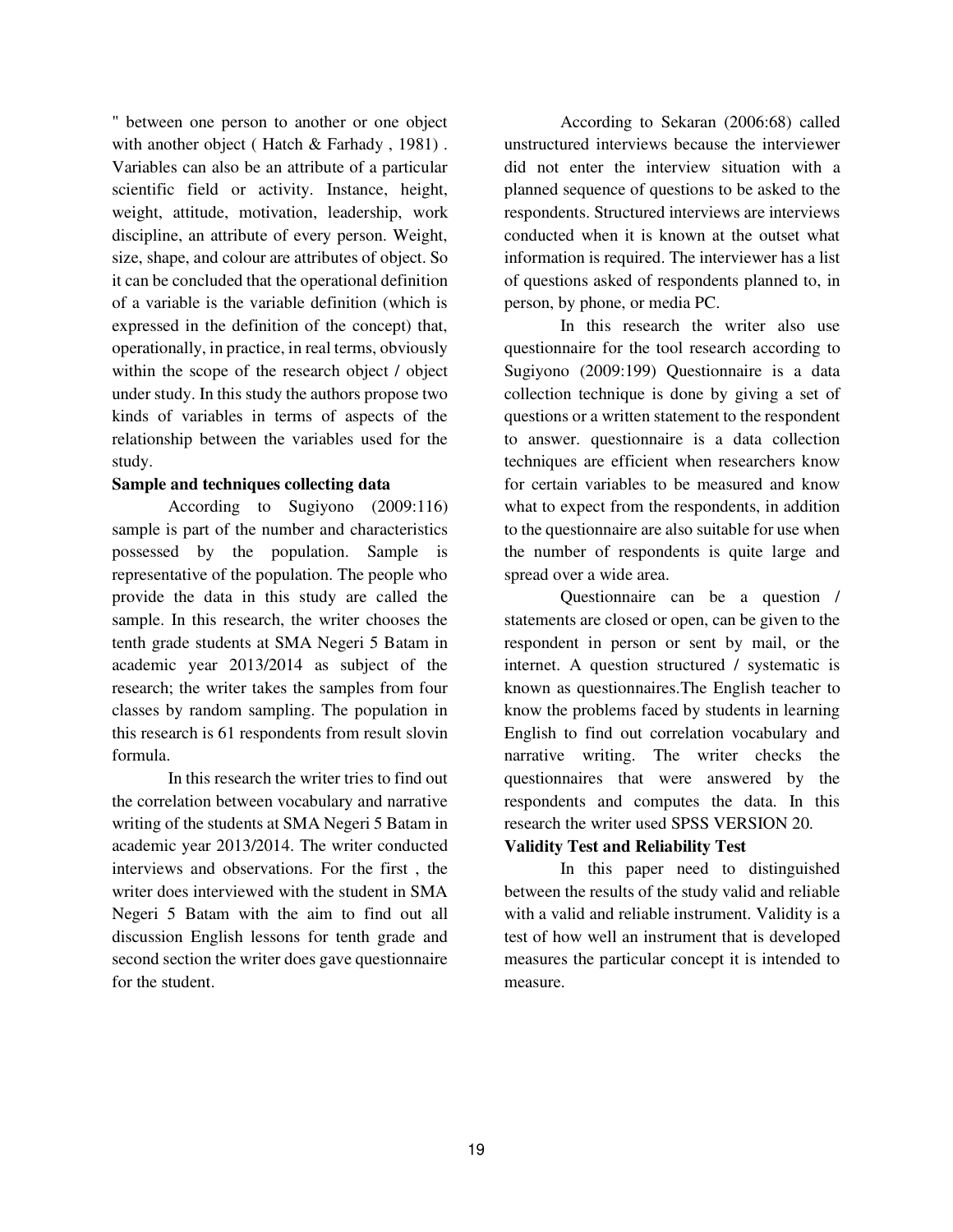| <b>Interval correlation</b> | <b>Level of relation</b> |  |  |
|-----------------------------|--------------------------|--|--|
| coefficient                 |                          |  |  |
| $0.80 - 1.000$              | Very High                |  |  |
| $0,60 - 0,799$              | High                     |  |  |
| $0,40 - 0,599$              | Fair                     |  |  |
| $0, 20 - 0, 399$            | Low                      |  |  |
| $0, 00 - 0, 199$            | Very Low                 |  |  |

 **Table 2 Validity** 

The formula used to measure the validity of the person correlation is as follows:

 $r_{ix}$  = N $\sum$ ix - ( $\sum$ i) ( $\sum$ x)  $\sqrt{\left[N\Sigma i^2-(\Sigma i)^2\right]\left[N\Sigma x^2-(\Sigma x^2)\right]}$ *Pearson Correlation Formula* 

Description:

 $r_{ix}$  = Product Moment Correlation Coefficient.

i = Total Score Item.

 $x = \text{Total Score Total from } x$ .

 $n =$  Number of subjects.

Reliability is a test of how consistently a measuring instrument measures whatever concept it is measuring. The reliability of a measure indicates the extent to which it is without bias (error free) and hence ensures consistent measurement across time and across the various items in the instrument. In reliability, *Cronbach*  *alpha* is a reliability coefficient that indicates how well the items in a set are positively correlated to one another. *Cronbach alpha* is computed in terms of the average inter correlations among the items measuring the concept.

 This study used one-shot measurements with SPSS version 20 for measuring the Cronbach Alpha. Test value will be proved by using two-sided tests at the 0.05 level. Accepted criteria and whether or not the data is reliable if the alpha value is greater than the critical value of the product moment, or the value of r table. Can be also view by using the limit value determinant, for example 0.6. Values less than 0.6 are considered to have less reliability. Sekaran (1992).

| <b>Interval Score</b> | Criteria  |
|-----------------------|-----------|
| 50,20                 | Very low  |
| $0,20-0,399$          | Low       |
| 0,40-0,599            | Fair      |
| $0.60 - 0.799$        | High      |
| $0,80-1,00$           | Very High |

**Table 3 Reliability** 

# **RESULT AND DISCUSSION Identification Respondents**

To obtain the data in this test, the writer distributed questionnaires to 61 respondents. The number of samples generated from the results of the questionnaire sample size calculation formula. And the questionnaire, respondents are distributed to students at SMA Negeri 5 Batam, which is taken through a random sampling of 4 classes on December 5, 2013. Here is a grouping of the respondent profile.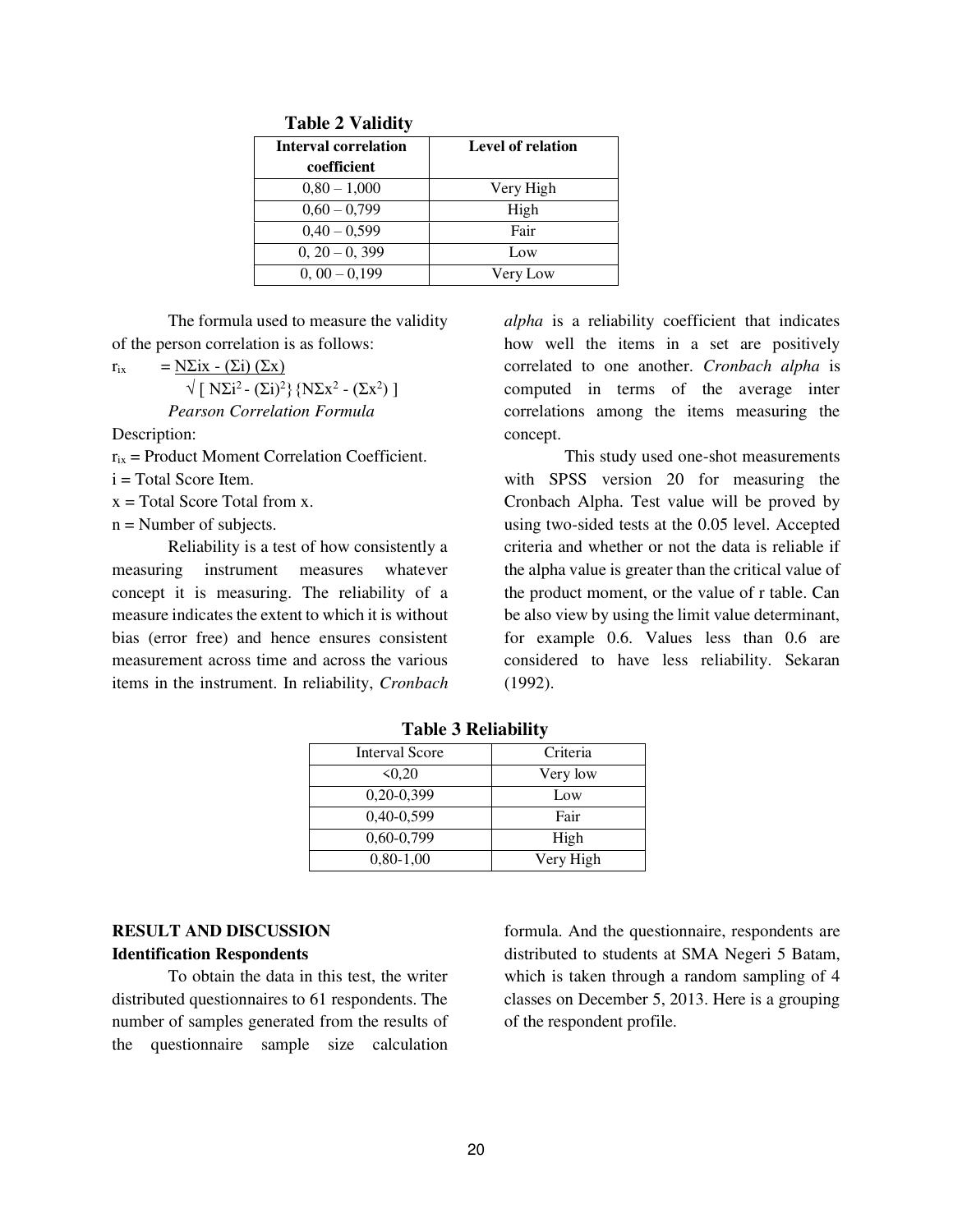### **Gender**

|  |                  | <b>FREQUENCY PERCENT</b> |       | <b>VALID</b> | <b>CUMULATIV</b> |
|--|------------------|--------------------------|-------|--------------|------------------|
|  |                  |                          |       | PERCENT      | <b>E PERCENT</b> |
|  | <b>PEREMPUAN</b> | 31                       | 50,8  | 50,8         | 50,8             |
|  | VALID LAKI-LAKI  | 30                       | 49.2  | 49,2         | 100,0            |
|  | <b>TOTAL</b>     | 61                       | 100,0 | 100,0        |                  |

**Table 4 Gender Frequency** 

From Table 4.12 it can be seen the data by gender consists of female respondents as many as 31 of 61 respondents, or 50.8% of the respondents and male

respondents 30 respondents or 49.2%. So it can be concluded that the majority of respondents by gender is female respondents.

# **Language place**

**Table 5 Language Place Frequency** 

|              |                    | <b>FREQUENCY PERCENT</b> |       | <b>VALID</b> | <b>CUMULATIVE</b> |
|--------------|--------------------|--------------------------|-------|--------------|-------------------|
|              |                    |                          |       | PERCE        | PERCENT           |
|              |                    |                          |       | NT           |                   |
|              | DI SEKOLAH         | 60                       | 98,4  | 98,4         | 98,4              |
| <b>VALID</b> | <b>DIMANA SAJA</b> |                          | 1,6   | 1,6          | 100,0             |
|              | <b>TOTAL</b>       | 61                       | 100,0 | 100,0        |                   |

From the table it can be seen the data by language place consists of at school as many 98.4 % and use of language everywhere

as many 1.6%. So, the student often uses an English language at school.

# **Language Frequency Table 6 Language Frequency**

|              |                  | FREQUENCY | <b>PERCENT</b> | <b>VALID</b><br>PERCEN | <b>CUMULATI</b><br>V <sub>E</sub> |
|--------------|------------------|-----------|----------------|------------------------|-----------------------------------|
|              |                  |           |                | T                      | PERCENT                           |
|              | <b>LISTENING</b> | 21        | 34,4           | 34,4                   | 34,4                              |
|              | <b>SPEAKING</b>  | 9         | 14,8           | 14,8                   | 49,2                              |
| <b>VALID</b> | <b>READING</b>   | 11        | 18,0           | 18,0                   | 67,2                              |
|              | <b>WRITING</b>   | 20        | 32,8           | 32,8                   | 100,0                             |
|              | <b>TOTAL</b>     | 61        | 100,0          | 100,0                  |                                   |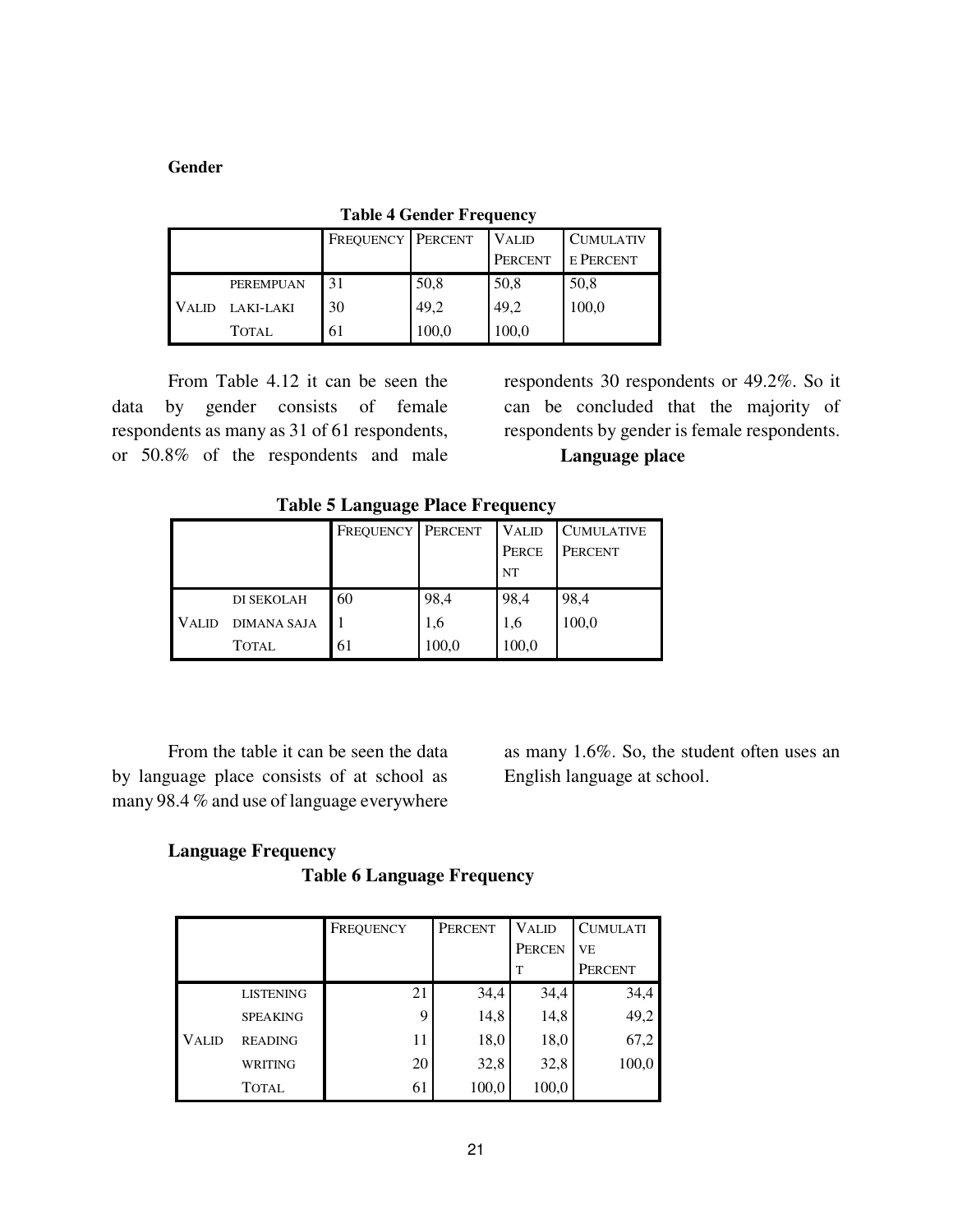From the table it can be seen the data by language frequency consists Listening, Speaking, Reading, and Writing. For the listening have a 34.4%, speaking 14.8%, reading 18%, writing 32.8%. So language frequency is listening 34.4% **Adjective (X.1) Validity** 

|                     |                     | TOTAL ADJECTIVE |
|---------------------|---------------------|-----------------|
|                     | PEARSON CORRELATION | $,819**$        |
| x1.1                | $SIG. (2-TAILED)$   | ,000            |
|                     | N                   | 61              |
|                     | PEARSON CORRELATION | $,721**$        |
| x1.2                | SIG. (2-TAILED)     | ,000            |
|                     | N                   | 61              |
|                     | PEARSON CORRELATION | $,698***$       |
| x1.3                | $SIG. (2-TAILED)$   | ,000            |
|                     | N                   | 61              |
|                     | PEARSON CORRELATION |                 |
| TOTAL ADJECTIV<br>E | $SIG. (2-TAILED)$   |                 |
|                     | N                   | 61              |

#### **Table 7 Validity of Adjective (x1)**

\*\*. CORRELATION IS SIGNIFICANT AT THE 0.01 LEVEL (2-TAILED).

\*. CORRELATION IS SIGNIFICANT AT THE 0.05 LEVEL (2-TAILED).

The three items is the total adjective, the items number one is 0,819>0.5 it's mean that 0.819 is greater than 0.5. The items number two is 0.721  $>0.5$  it's mean that 0.721 is greater than 0.5. The items number three is 0.698>05.5 it's mean that 0.698 is greater than 0.5. It can be concluded that Validity test results on the adjective visible indicator that all three item scores of each statement is Corrected Item-Total Correlation >0.5, so that each instrument of items declared valid statement. Thus, the three items on the statement is valid (adjective indicator) and can be used in subsequent testing.

**Verb (X.2) Validity**

|           |                     | TOTAL VERB           |
|-----------|---------------------|----------------------|
|           | PEARSON CORRELATION | $,720**$             |
| x2.1      | $SIG. (2-TAILED)$   | ,000                 |
|           | N                   | 61                   |
|           | PEARSON CORRELATION | $,860$ <sup>**</sup> |
| X2.2      | $SIG. (2-TAILED)$   | ,000                 |
|           | N                   | 61                   |
|           | PEARSON CORRELATION | $,885***$            |
| X2.3      | $SIG. (2-TAILED)$   | ,000                 |
|           | N                   | 61                   |
| TOTAL VER | PEARSON CORRELATION |                      |
| B         | $SIG. (2-TAILED)$   |                      |

| Table 8 Validity of Verb (x2) |  |  |
|-------------------------------|--|--|
|-------------------------------|--|--|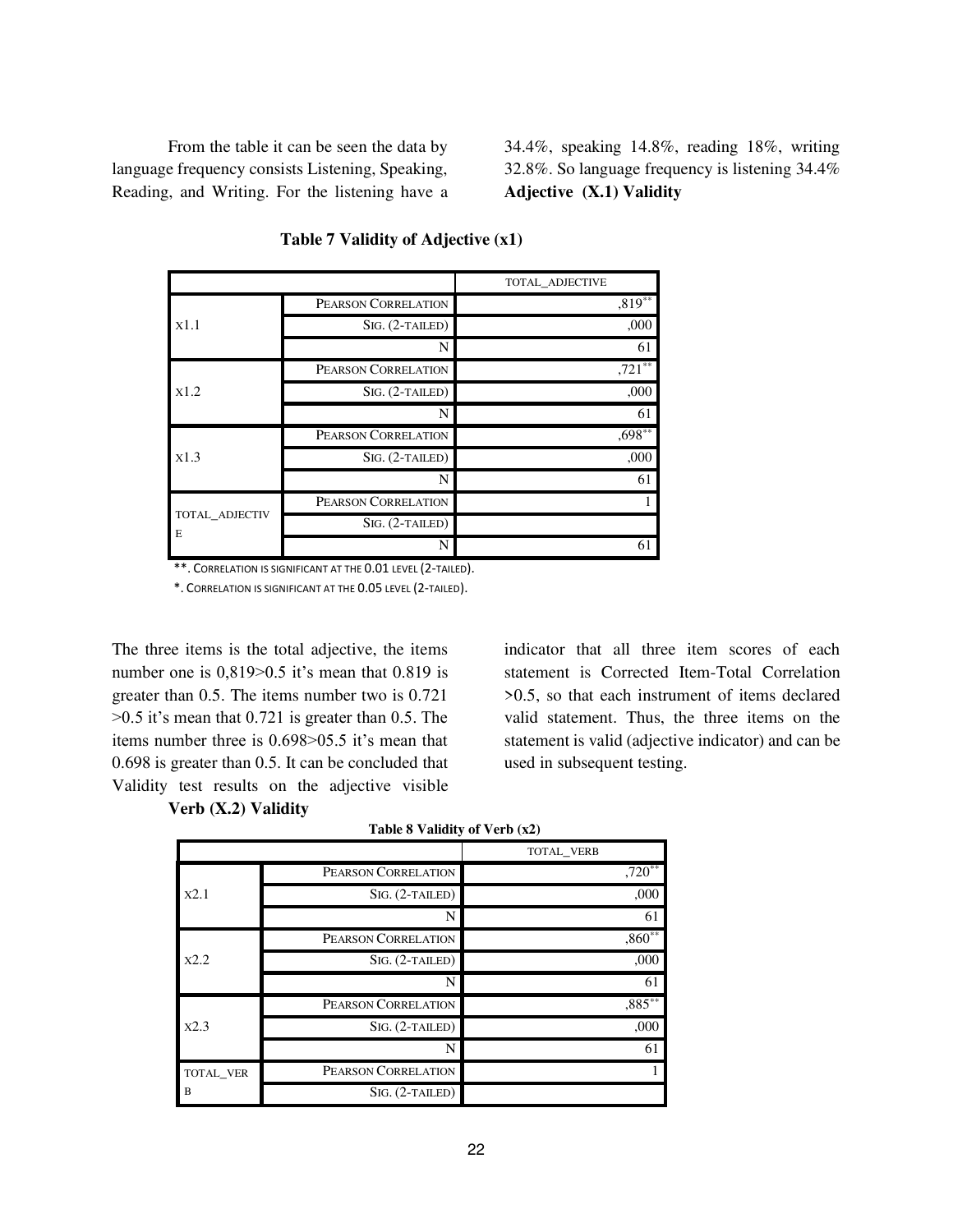| ** | CORRELATION IS SIGNIFICANT AT THE 0.01 LEVEL (2-TAILED). |  |
|----|----------------------------------------------------------|--|

The three items is the total verb, the items number one is 0,720>0.5 it's mean that 0.720 is greater than 0.5. The items number two is  $0.860 > 0.5$  it's mean that 0.860 is greater than 0.5. The items number three is  $0.885 > 05.5$  it's mean that  $0.885$ is greater than 0.5.

 It can be concluded that Validity test results on the verb visible indicator that all three item scores of each statement is Corrected Item-Total Correlation  $> 0.5$ , so that each instrument of items declared invalid statement. So, the three items on the statement is valid (Verb indicator) and can be used in subsequent testing.

| Table 9 Validity of Narrative Text (Y) |                     |                                 |
|----------------------------------------|---------------------|---------------------------------|
|                                        |                     | TOTAL NARRATIVE TE<br><b>XT</b> |
|                                        | PEARSON CORRELATION | $,647**$                        |
| Y1.1                                   | SIG. (2-TAILED)     | ,000                            |
|                                        | N                   | 61                              |
|                                        | PEARSON CORRELATION | $,922***$                       |
| Y1.2                                   | $SIG. (2-TAILED)$   | ,000                            |
|                                        | N                   | 61                              |
|                                        | PEARSON CORRELATION | $,647***$                       |
| Y1.3                                   | SIG. (2-TAILED)     | ,000                            |
|                                        | N                   | 61                              |
|                                        | PEARSON CORRELATION | $,866***$                       |
| Y1.4                                   | SIG. (2-TAILED)     | ,000                            |
|                                        | N                   | 61                              |
|                                        | PEARSON CORRELATION | $,563***$                       |
| Y1.5                                   | $SIG. (2-TAILED)$   | ,000                            |
|                                        | N                   | $6\overline{1}$                 |
|                                        | PEARSON CORRELATION | $,902**$                        |
| Y1.6                                   | SIG. (2-TAILED)     | ,000                            |
|                                        | N                   | 61                              |
|                                        | PEARSON CORRELATION | $\mathbf{1}$                    |
| TOTAL NARRA<br>TIVE TEXT               | $SIG. (2-TAILED)$   |                                 |
|                                        | N                   | 61                              |

# **Narrative Text (Y) Validity**

\*\*. CORRELATION IS SIGNIFICANT AT THE 0.01 LEVEL (2-TAILED).

The six items is the total narrative text, the items number one is 0,647>0.5 it's mean that 0.647 is greater than 0.5. The items number two is 0.922  $>0.5$  it's mean that 0.922 is greater than 0.5. The items number three is 0.674>0.5 it's mean that 0.647 is greater than 0.5. the items number four is 0.866>0.5 it's mean that 0.866 is greater than 0.5. The items number five is 0.563>0.5 it's mean that 0.563 is greater than 0.5 and the last items number six is  $0.902 > 0.5$  it's mean that  $0.902$  is greater than 0.5.

. It can be concluded that Validity test results on the narrative text visible indicator that all six item scores of each statement is Corrected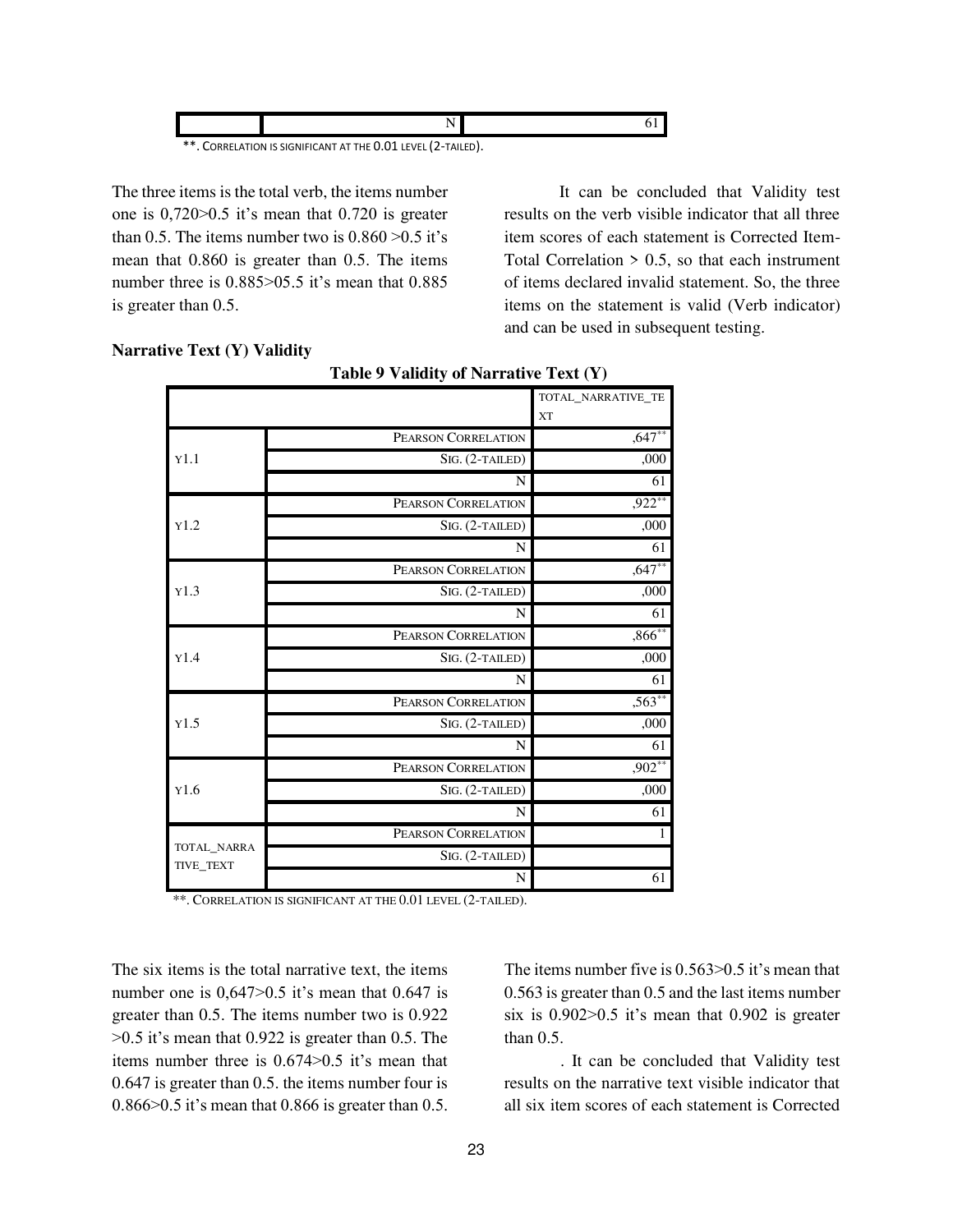Item-Total Correlation > 0.5, so that each instrument of items declared invalid statement. Thus, the six item on the statement is valid (narrative text indicator) and can be used in subsequent testing.

#### **Reliability Test Adjective (X.1)**

An instrument can have a high level of confidence (consistent) if the results of the testing

| <b>Table 10 Reliability of</b> |            |  |  |
|--------------------------------|------------|--|--|
| adjective                      |            |  |  |
| CRONBACH'S                     | N OF ITEMS |  |  |
| ALPHA<br>.590                  |            |  |  |

With the data above, the writer can conclude that the reliability test is valid for the adjective, but with the fair level significance is 0.590.

### **Reliability Test Verb (X.2)**

instrument shows the results remain. Thus, problems associated with the reliability of the instrument accuracy problem results and N of Items to as much as 3 questions for vocabulary variables (adjective) using SPSS 20 output results. Criteria for comparing the reliability test is Cronbach's Alpha should be greater than 0.60. The output of the data processing for these variables can be presented in the following.

 For N of Items to as much as 3 questions for vocabulary variables (verb) using SPSS 20 output results. Criteria for comparing the reliability test is Cronbach's Alpha should be greater than 0.60. The output of the data processing for these variables can be presented in the following.

questions for Narrative writing variables (Narrative text) using SPSS 20 output results. Criteria for comparing the reliability test is Cronbach's Alpha should be greater than 0.60. The output of the data processing for these variables can be presented in the following.

For N of Items to as much as 6

 **Table 11 Reliability of Verb** 

| CRONBACH'S | N OF ITEMS |
|------------|------------|
| ALPHA      |            |
| ,760       |            |

The results show the number statistic reliability Cronbach's Alpha 0.760> 0.60. Based on the criteria of the entire N of Items inquiries revealed reliable. This means that there is consistency of respondents' answers three questions posed in the questionnaire Vocabulary variables (verb).

### **Reliability Test Narrative**

**Table 12 Reliability of narrative text** 

| CRONBACH'S    | N OF ITEMS |
|---------------|------------|
| Alpha         |            |
| $.85^{\circ}$ |            |

The results show the number statistic reliability Cronbach's Alpha 0.852> 0.60. Based on the criteria of the entire N of Items inquiries revealed reliable. This means that there is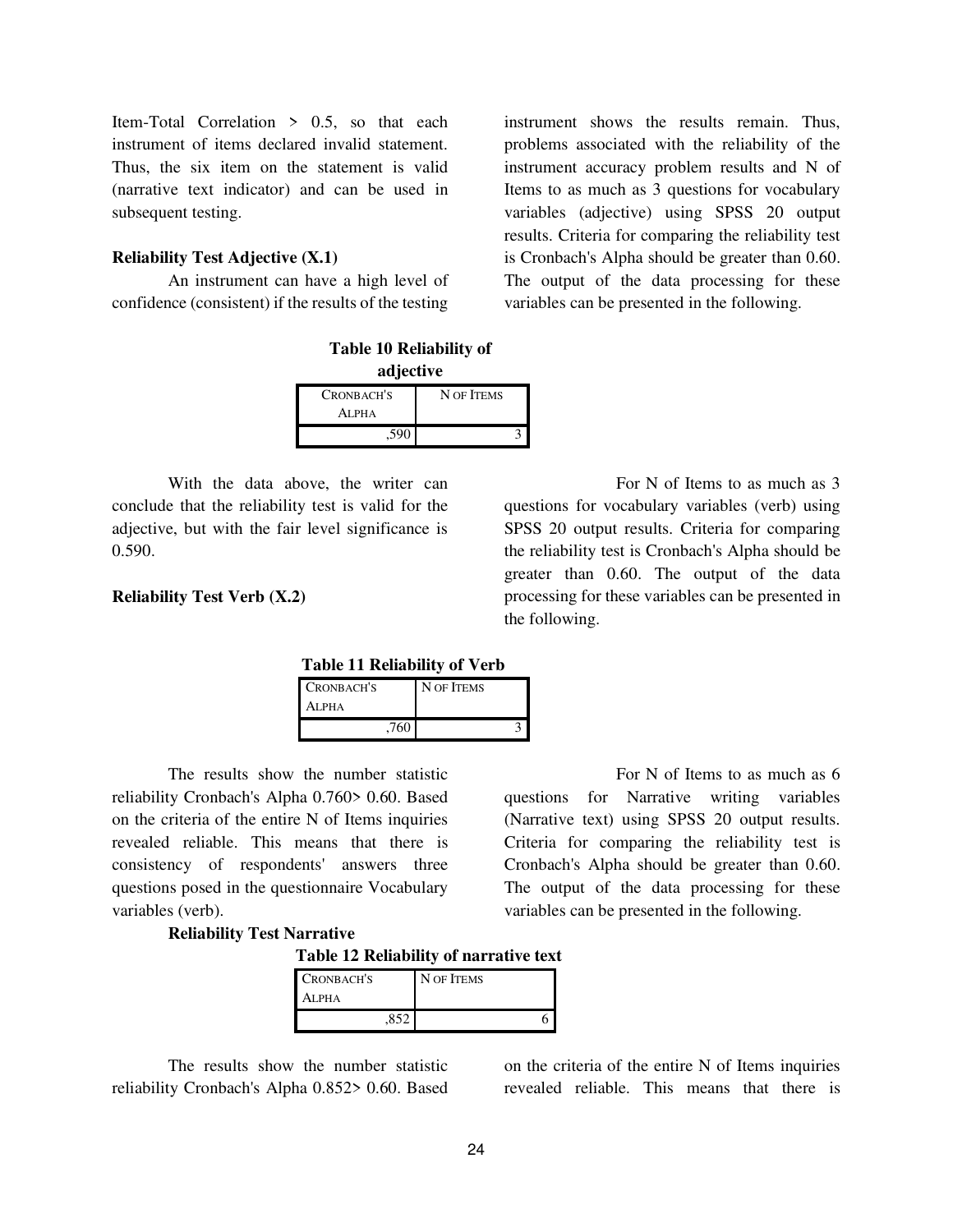consistency of respondents' answers 3 questions posed in the questionnaire Narrative writing variables (Narrative text).

### **Normality Test**



#### **Figure 13 Normality Test**

The writer conclude Normality test results in the above picture shows that the data has a normal distribution, which is a prerequisite for regression testing can be done.

The test is performed by using the t test. T-test is used to determine the effect of independent variables X on the dependent variable Y. Provisions in decision-making on this test are:

**T Test** 

| <b>MODEL</b>        | <b>UNSTANDARDIZED</b> |                   | <b>STANDARDIZED</b> | . T      | SIG. |
|---------------------|-----------------------|-------------------|---------------------|----------|------|
|                     | COEFFICIENTS          |                   | <b>COEFFICIENTS</b> |          |      |
|                     | B                     | <b>STD. ERROR</b> | <b>BETA</b>         |          |      |
| (CONSTANT)          | 17,785                | 2,882             |                     | 6,171    | ,000 |
| TOTAL ADJECTI<br>VE | 1,686                 | .278              | .739                | 6.074    | ,000 |
| TOTAL VERB          | $-1.028$              | ,188              | $-0.665$            | $-5,468$ | ,000 |

**Table 14 Coefficients**

A. DEPENDENT VARIABLE: TOTAL\_NARRATIVE\_TEXT

From on table the writer can be concluded and explain about the table

1. The correlation between vocabulary in especially adjective (X1) and narrative text (Y) t test  $(6,074) > t$  table  $(1,671)$ . Significant =  $0,000 \le 0, 10, H1$  is accepted. So the independent variable

(X1) has a significant correlation to the dependent variable (Y).

2. The correlation between vocabulary in especially verb  $(X2)$  and narrative text  $(Y)$ t test  $(5,468)$  > t table  $(1,671)$ . Significant  $= 0,000 \le 0, 10, H1$  is accepted. So the independent variable (X2) has a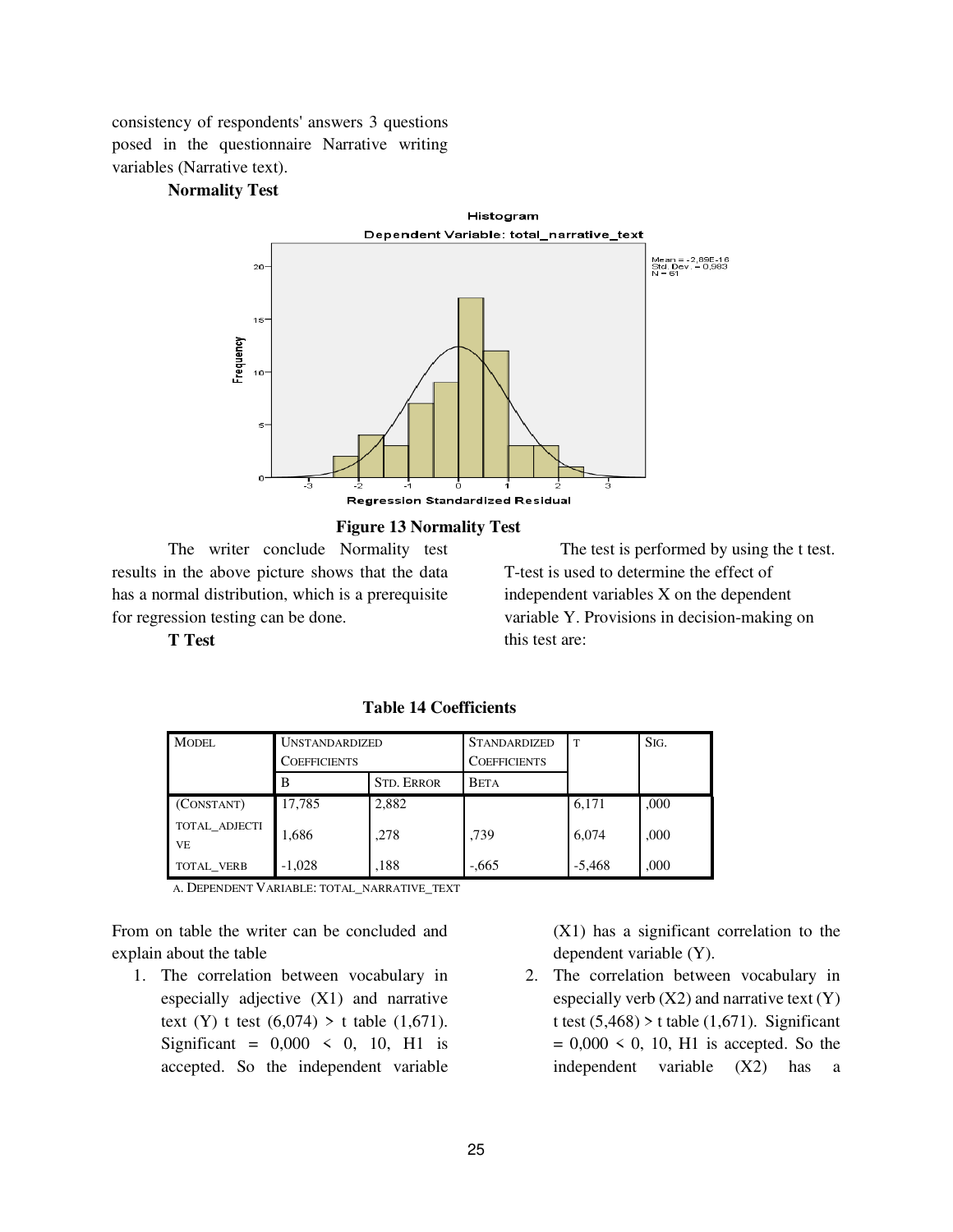significant correlation to the dependent variable (Y).

### **R Square**

Test R and R square is called the coefficient of determination (R2), this value is used to see the extent to which the model can explain the conditions that formed the truth. Can also means a measure of the accuracy / suitability of the regression line obtained from the estimate of the observation of the data. This value is also a massive proportion of the variability of Y explained by the regression model to measure the contribution of the free variable X of the diversity dependent variable Y.

**Table 15 R-Square** 

| <b>MODEL</b> | л                 | R SOUARE | <b>ADJUSTED</b><br><b>SOUARE</b> | R STD. ERROR OF THE<br><b>ESTIMATE</b> |
|--------------|-------------------|----------|----------------------------------|----------------------------------------|
|              | .651 <sup>A</sup> | .424     | .404                             | 3,33318                                |

A. PREDICTORS: (CONSTANT), TOTAL\_VERB, TOTAL\_ADJECTIVE

B. DEPENDENT VARIABLE: TOTAL\_NARRATIVE\_TEXT

Based on the above table it can be concluded that: R Square =  $0.424$  or  $42.4\%$ meaning that the correlation between vocabulary and narrative is fair because the values below 0.5.

## **Conclusion and Suggestion**

On based result research about the correlation between vocabulary and narrative writing of tenth grade at SMA Negeri 5 Batam in academic year 2013/2014. Then obtained some conclusions based on the research and discussion that has been previously described, as follows:

- 1. There is correlation between vocabulary and narrative text of tenth grade at SMA Negeri 5 Batam. R Square is 0,424 it's mean that the correlation between vocabulary and narrative text is fair.
- 2. There is correlation of adjective and narrative text of tenth grade at SMA Negeri 5 Batam. T Test is 6,074 it's shown by data T Test is more than from T. Table is 1,671. It's mean T Test 6,074 > T.Table 1,671. So the writer an conclude there is correlation of adjective and narrative text.
- 3. There is correlation of verb and narrative text of tenth grade at SMA Negeri 5 Batam. T Test is 5,468 it's shown by data T Test is more than from T. Table 1,671. It's mean T Test 5,468 > T. Table 1,671. So the writer an conclude there is correlation of verb and narrative text.
- 4. The most significant correlation is Adjective of tenth grade at SMA Negeri 5 Batam. Because T Test adjective is more than T.Test verb 5,468. It's mean T Test adjective > T.Test verb. So the writer an conclude the most significant correlation is adjective.

#### **Suggestions**

Based on the conclusion, the writer gave some suggestions for improvement of future research and improvement for continued development. As for the suggestion that researchers submit as follows:

1. Further research is needed on the correlation between vocabulary and narrative writing to test the validity of these results and to increase the diversity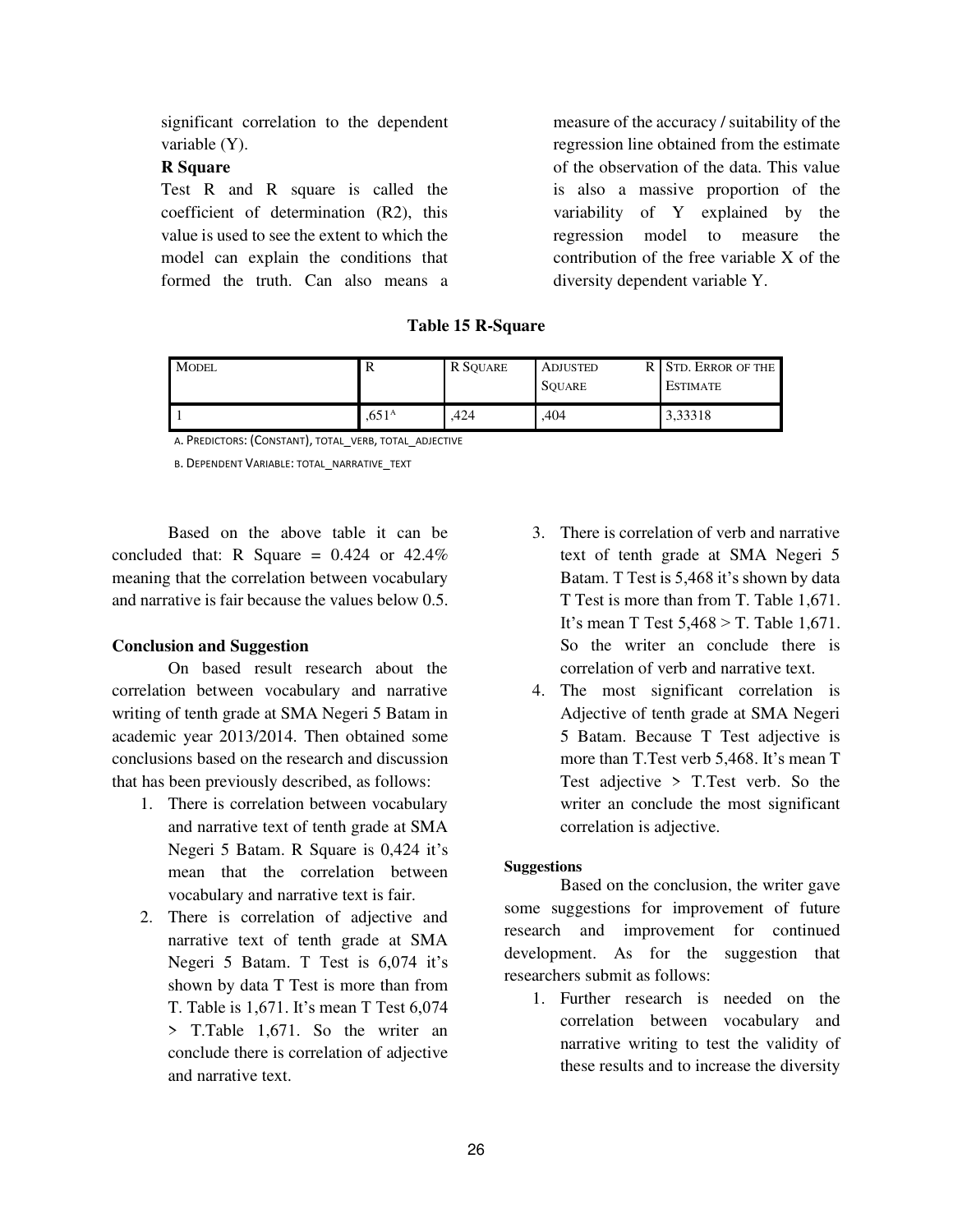of the development of science especially in of linguistics.

- 2. The writer knows that this thesis is not perfect yet and many shortage therefore, please forgive her when the reader will find the mistaken in this paper and when the next researcher who will continue this thesis, she hopes so that can be better from this thesis.
- 3. The writer hopes this paper will be read and can be made as a reference for the other researchers.
- 4. The writer suggests to all of students so that more careful to use tenses in creating sentence.

#### **REFERENCES**

- Barnhart,Cynthia A. 2008.*Student's Dictionary of American English*.An Impritnt of Infobasepublishing.New York.
- Bal, Mieke. 1997. *Second Edition*. *Narratology Introduction to the Theory of Narrative*. University of Toronto Press.

Delahunty, Gerald P & Garvey, James J. 2010.*The English Language from sound to sense*. The WAC Clearinghouse, parlor press, fort Collins, Colorado

John Heilmann, Jon F. Miller, and Claudia Dunaway ,(2010*). Properties of the narrative scoring scheme using narrative retells in young school-age children, American journal of speech-language pathology.* 19(2):154-66.

Litosseliti, Lia. 2010. *Research Methods in Linguistics*. Continuum International publishing group.

Olinghouse, Natalie G.;Wilson, and Joshua,(2013). *The relationship between vocabulary and writing quality in three genres. Reading and writing: an interdisciplinary journal*,V26 n1 P45-65 Jan 2013:21.

O'grady. William et al. 2001. *Contemporary Linguistics an Introduction.* Longman

Pardede, Hilman&Kisno. 2012. *Introduction to Sociolinguistic.* Halamanmoeka in

Collaboration with LLC Publishing.

Paola Uccelli&MarielaM.Paez (2007).*Narrative and vocabulary development of bilingual children from kindergarten to first grade.Development changes associations among English and Spanish skill*, July:38(3):225-236. Sugiyono. 2009. *Metodepenelitianbisnis*.

Alfabeta, Bandung. Sekaran, Uma. 2006. *Research Methods for* 

*Business: MetodologiPenelitianUntukBisnis.*  SalembaEmpat Publishing.